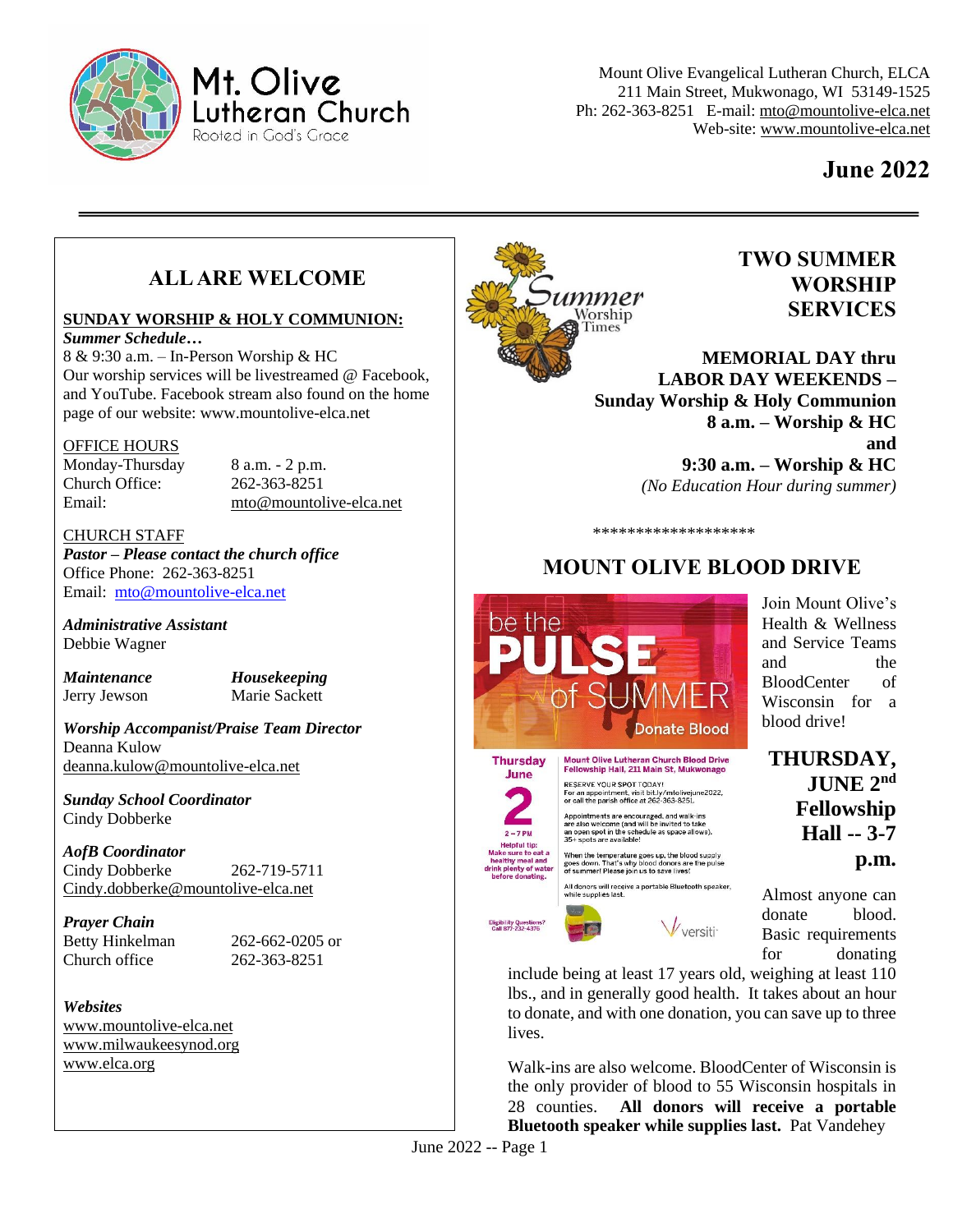# **COUNCIL CORNER**

Dear Mount Olive,

I have had quite a life of experiencing different areas of the U.S., moving 13 times in 18 years and living in five different states. A new move always meant finding a new church. I personally have always liked smaller churches. When being so far from home it made me feel like part of a community where I could get to know people and have friends to ease being homesick.

While living outside Dallas, I'd read a story about a "Thankful Box." So as a family we started one. When we were thankful for something, we would write a note and put the note and some change in the thankful box (which at the time was an oatmeal box). As the box was getting full, we would pick ways we could give the money away: buying food for the food pantry, giving money to a niece going through chemo therapy, giving extra cash to a family going through a very tough time, etc. That was 37 years ago. I still have a thankful box in my home today. Before donating the money, I like to reread my notes of thankfulness written over time.

When thinking of things to be thankful for, Mount Olive is near the top of my list. I am so blessed to be part of this faith community. One that has a variety of Bible study classes, grief support, and prayer groups to give me a boost in my journey of walking with Jesus in my heart. To me, serving on the Church Council is also a part of that journey. So much to be thankful for.

What do you have to be thankful for? Is starting a thankful box something you and your family could do together?

> Peace and Blessings, Linda Burie Mount Olive Council

# **PASTORAL TRANSITION UPDATE**

**-------------------------------------------------------**

We are slowly moving along in our pastoral transition process, as we continue to work with Pastor Kristin Nielsen of the Greater Milwaukee Synod of the ELCA. Our current goal is to engage with an **interim pastor** who will walk with us while we move through the Mission Exploration Process. Generally speaking, interim pastors fill the role of a pastor and remain with a congregation for the time it takes the congregation to:

- take a look at ourselves, and our relationship with the greater community,
- prepare a ministry site profile,
- and engage in the Call process to discover and meet with pastors (and potentially, **the** pastor) who might feel called to serve alongside this congregation as we all live out our call to be faithful followers of Christ.

During this time of transition, it is a good opportunity for us to consider our own call from God to share God's love with the world. We often associate the work of the church with the work of the pastor, something like this equation: pastor  $=$  the church. But did you know that pastors are "called" to very specific ministries? They are called to the ministry of word and sacrament—that is, preaching and administering the sacraments of the Lutheran church, holy communion and baptism.

If pastor  $=$  the church, preaching and administering the sacraments seems to be a very limiting view of the work of the church, doesn't it? Think of all of us and others connected with the church. God has given gifts to all of us! Perhaps you enjoy singing or exploring faith with others. Perhaps you have technical skills or financial aptitude. Perhaps you are an active listener and keep conversations confidential, so that others trust you with their very private thoughts. The gifts of God are endless!

What about your own God-given gifts? Envision the amazing people that God has put together at Mount Olive. What ministries might we join together to bring about the kingdom of God? Is there a new or existing ministry that you feel called to engage in or take the lead on at Mount Olive? Right now, Mount Olive has an urgent need for you in the following areas, with scheduling according to your availability: readers, fellowship hour hosts, AV assistants, welcome team, and worship leaders/assistant ministers. Feel free to contact Cindy Dobberke or Debbie in the MTO office for more information.

Further updates:

• Pulpit Supply: Thankfully, our area is blessed with pastors who are willing to join us for worship on Sundays through mid-July, to preach and preside at the Lord's Table. You may recognize some of the pastors who have been with us previously, either during Pastor Scot's vacations or during his sabbatical of 2018.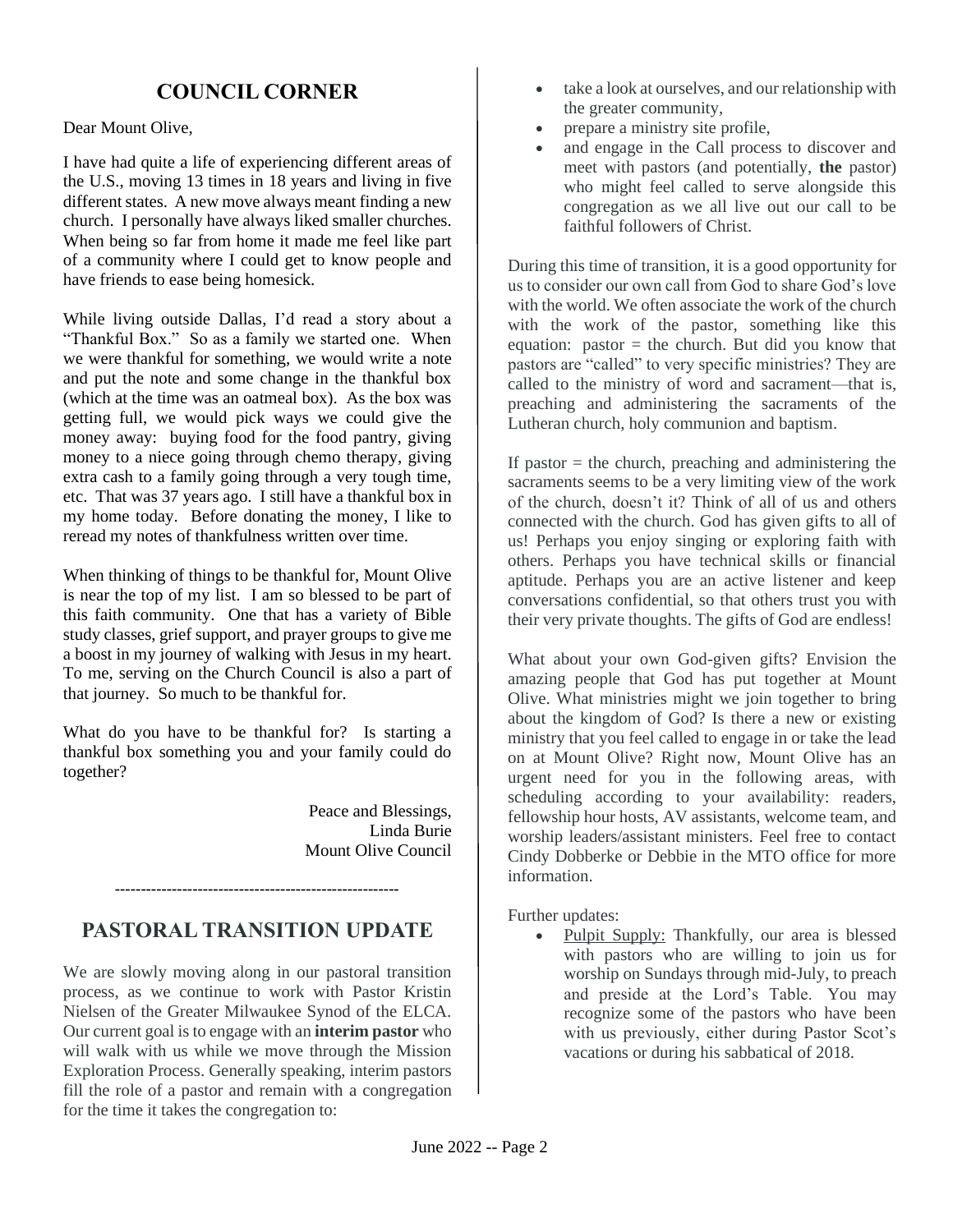Others will be new faces for some of us. Always, the good news of Jesus Christ will be proclaimed! Plan on making Sunday worship (8 or 9:30, beginning on May  $29<sup>th</sup>$ , online at both, or recorded) a part of your discipleship focus.

- Care Team: Please reach out to the Mount Olive office or Cindy Dobberke [\(cindy.dobberke@mountolive-elca.net\)](mailto:cindy.dobberke@mountolive-elca.net) if you need pastoral care. We have arranged for two pastors to provide for emergency care needs and for longer term care; our Mount Olive care team is trained and available to walk with you through difficult times.
- Ministry Assessment: We have begun the process of gathering data regarding the ministry of Mount Olive, things like our mission statement, our ministry teams, attendance and financial data. Although a business-like approach, this information sheds light on the current organizational structure of our ministry and will be helpful to the Synod as we progress on the pastoral call process.
- Vitality and Organizational Structure Assessment: While the Ministry Assessment noted above is comprised of documented and measurable historical data, the assessment of vitality and organizational structure is a more subjective assessment of our mission, resources available to pursue that mission, congregational energy, adequacy of the church facility for our mission and growth, and leadership resources within the congregation.
- The Council meets on Monday, June 13<sup>th</sup>, to continue the work progress on the above work, to discuss our progress with engaging an interim pastor. Once the interim pastor is in place, we can begin to assemble a Mission Exploration Team to start the work of answering the following questions:
	- o Who are we?
	- $\circ$  Who is our neighbor?
	- o What is God doing within and outside of our ministry, and how are we called to participate?
	- o How do we articulate the kind of leadership Mount Olive needs at this time?
- If you have a desire to participate on the leadership team of the Mission Exploration Process, please contact Cindy Dobberke.

## **ELCA-LDR EASTERN EUROPE CRISIS RESPONSE!**

#### **Benevolence to match contributions up to \$1,500 for ELCA-LDR Eastern Europe Crisis Response!**

The Mount Olive Benevolence Team invites the congregation to contribute to the ELCA-LDR Eastern Europe Crisis Response via ELCA Lutheran Disaster Response during the month of June. They are partnering with networks in Ukraine to provide ongoing support to six facilities that are being used to shelter internally displaced persons, along with providing food and essential supplies and equipment, like folding beds, pillows, heaters, laundry detergent, toilet paper, and personal hygiene items.

Money can be placed in the offering basket with a note Benevolence Ukraine Match or dropped off at the office during normal office hours. Mount Olive Benevolence will match up to \$1,500 from the ACTS Benevolence fund.

**-------------------------------------------------------**



## **SERVICE TEAM**

**Rescue Mission Cross Trainers Academy Collection**

The Service Team will be collecting clothing items for the Rescue Mission Cross Trainers Academy for a few more weeks. We are in need of polo shirts in Red, Navy, Blue and Black (children's and young adult sizes) and

Khaki, Navy or Black Slacks. Thank you to all who have contributed so far.

In August we will once again be doing a collection of school supplies.

*"Love has to be put into action and that action is service"*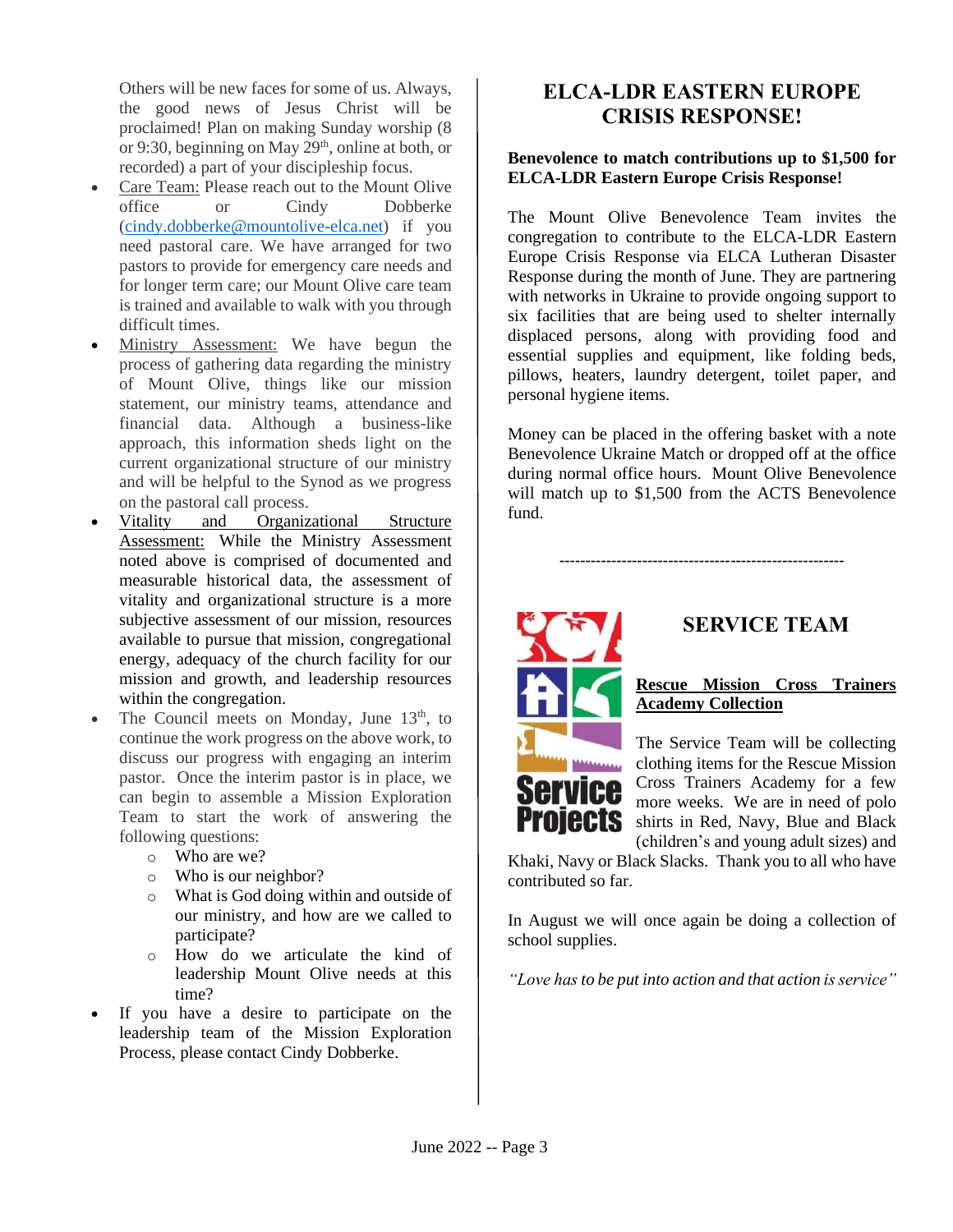## **FAITH EXPLORERS:**

# **SUNDAY SCHOOL/ VACATION BIBLE SCHOOL**

**Sunday School** finished up their year during the month of May. Many thanks to our 2021-22 leadership team: Raegan Fick, Betty Hinkelman, Maddie Husted, Dave Jahnke, Rayna Jellish, Kathy Rehl, and Pastor Scot Ruffatto. What a year, what a team! Thanks again!

**Vacation Bible Camp 2022:** Are we having a Vacation Bible Camp this year? We hope so! The decision following of our May 23rd meeting missed the deadline for this newsletter, but if we are having VBC, it would be held during the month of August, using the curriculum from ELCA World Hunger: The Tree of Healing. Discussion is in the works right now, with potential for August dates.

If we are moving forward, might you enjoy helping? Please contact Cindy or the Mount Olive office.

**-------------------------------------------------------**

# **HIGH SCHOOL**

Upcoming events:

- **Cookout at Birchrock: Sunday, June 5th** , tentatively scheduled at 5 p.m. Join with our friends at Birchrock and AoB families for a meal, conversation and games.
- **Wisconsin River Tubing and Overnight:** Tentatively **June 22nd – 23rd** -- Celebrate the end of the school year with a 3.5-hour trip down the Wisconsin River and overnight at a nearby cabin. Cost: \$30, check made out to Mount Olive, marked "HS". This trip is for those completing 8<sup>th</sup> through 12<sup>th</sup> grade. **Register and pay by June 5 th .**

**-------------------------------------------------------**

## **"WHAT ARE THE GRADS DOING?"**



We will be blessing our graduating students on **June 26th** as they move into the next phase of their life. If you have a  $\frac{1}{2}$  **ITALLIMES** family member of any age graduating at any time from the fall of 2021 through the spring of 2022 from high school, technical school, military training, college, or grad school, please inform the church office regarding their plans for the future. This includes those headed

away or remaining in the Mukwonago area. Please help us celebrate our grads in a meaningful way!

And if you have any questions, please contact the church office at 363-8251 or [mto@mountolive-elca.net.](mailto:mto@mountolive-elca.net)

### **AoB SCHEDULE**

**-------------------------------------------------------**

Faith Explorers: AoB: We ended the year with a load of fun at bowling. Next up,

- **June 5th, 5 p.m**. -- Cookout, conversation and games with our friends at Birchrock and our High School families. More details to followstay tuned!
- Might you be available to help with **Vacation Bible Camp**? We hope to have a team to provide this amazing ministry during the month of August. Please contact Cindy is you would like to participate as a guide for younger faith explorers.



#### **Greater Milwaukee Synod Mini Youth Gathering**

- **Dates:** July 27-30, 2022
- **Cost:** \$150
- **Location:** Crowne Plaza MKE South (6401) South 13th Street, Milwaukee, WI 53221) Who: Any GMS youth that have completed 8<sup>th</sup> -12<sup>th</sup> grade by the end of the 2022 school year
- Calling all Greater Milwaukee Synod youth: you're invited to join us for an amazing Mini MKE Youth Gathering this summer! We will be gathering in Milwaukee with high schoolers from around the synod for four days and three nights of fun at the Crowne Plaza near the airport. Our days will be packed full of worship, games, powerful speakers, engaging workshops, service projects, and safe and fun exploration of our amazing city. We will get to discuss questions of faith and explore how we can live out our Lutheran faith in the world. It will be a transformational experience you won't want to miss!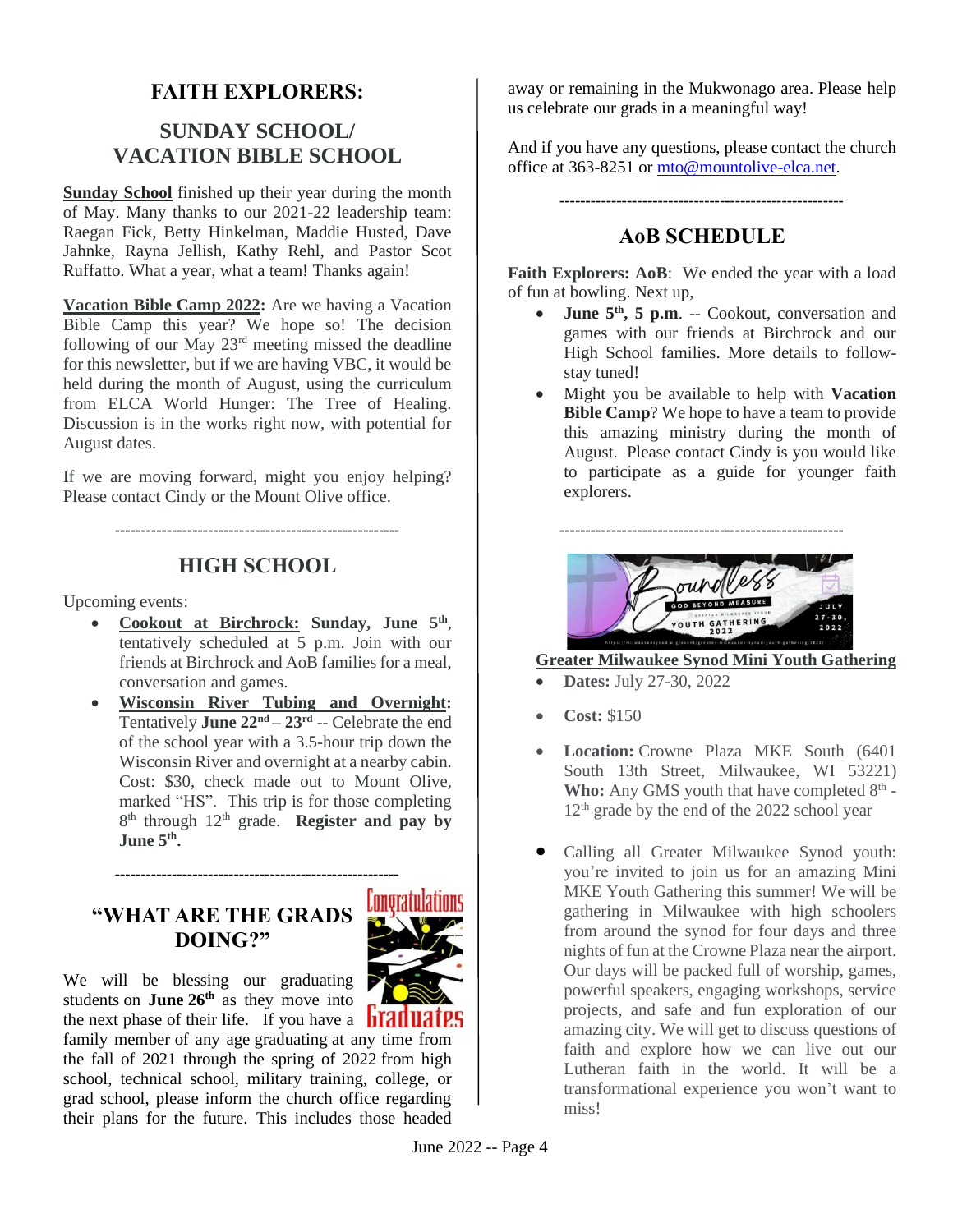

Worship service times are *8 a.m. & 9:30 a.m.,* Memorial Day thru Labor Day weekends.

Our services will be livestreamed on our Facebook page, YouTube channel, and found on our webpage with a Facebook link. The livestreamed recordings will also be available for your viewing 24 hours a day, every day of the year.

#### **Bible Study** -- **Wednesdays @ 9–10 a.m. If you wish to join us via Zoom, please contact the church office for the login info.**

## **GRIEF SUPPORT**

**-------------------------------------------------------**

Grief can and does enter our lives in a huge variety of ways. You are invited to attend either one of these groups for very informal discussions in a safe place and supportive environment. Please feel free to call if you would like further information, login Zoom info, or have any questions: Betty Hinkelman.

- **Thursday Group**: The meeting is on the first and third Thursdays of each month beginning at 12:30 p.m. Attendance is at Mount Olive in the Fellowship Hall or on ZOOM, whichever you are comfortable with. **June's dates are Thursday, June 2nd & 16th .**
- **Monday Group:** This group meets monthly in person at Mount Olive in the Fellowship Hall on the last Monday of the month at 6:30 p.m. **June's date is Monday, June 27th .**



# **INVITATION TO PRAY**

You are invited to come and pray as we come together for

contemplative prayer on the labyrinth. Join me for prayer with Holy Scripture using the ancient method of Lectio Divina, or you may choose to come for Centering Prayer, a prayer practice with silence as we simply rest in God's presence for a twenty-minute period of time. No experience is needed for either of these quiet methods of praying. A simple desire to be with God is all that you need to bring.

I invite you to come at any of these following times for this prayer opportunity (schedule of dates & times below). If you want to participate but need a different time slot or if you have any questions or would like further explanation, please feel free to call any time. I look forward to praying together. Betty Hinkelman

#### **Monthly Schedule of Prayer Opportunities: Lectio Divina:**

- $1^{st}$  &  $3^{rd}$  Monday of each month... beginning at 11 a.m.
- Every Friday on zoom (link will be emailed)…beginning at 9 a.m.

**Centering Prayer:**  $2^{nd} \& 4^{th}$  Monday of each month…beginning at 11 a.m.

**WEDNESDAY NIGHT & SUNDAY MORNING BIBLE STUDY**

**-------------------------------------------------------**

The Wednesday night Bible study class concluded at the end of February. Watch for future dates and details. If interested, or for more information, contact Dwight Cruikshank.

The Sunday Morning Adult Bible Study meets at **9 a.m**., but have wrapped up for the year. Watch for details in September. Contact Laura Conry with any questions.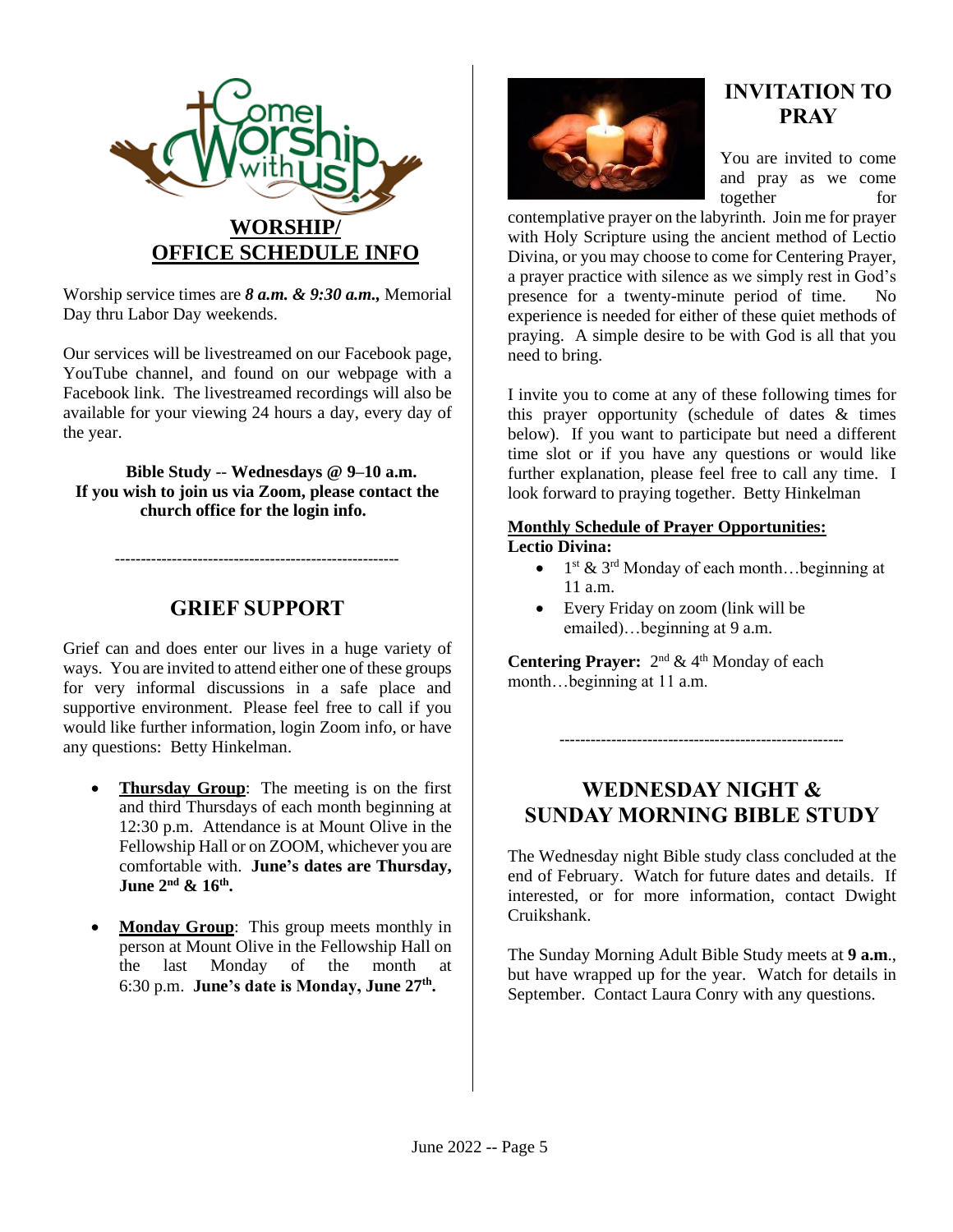

# **DON'T MUNCH ALONE BUNCH (DMAB)**

Join us for *Don't Munch Alone Bunch,* **on Tuesday, June 14th, at 11:30 a.m., at Chen's Kitchen.** Don't eat lunch alone…come and join

us for lunch.

We welcome you and want you to know that we're saving a place at the table for you. No need for reservations. There's always good food at Chen's Restaurant, reasonable prices and lots of fun talk and fellowship.

Come on! Join us for a wonderful Mount Olive fellowship activity. Please contact Glenna Gunderson with questions.

# **THE KNOTTY KNITTERS…**

**-------------------------------------------------------**

Are a group that invites anyone interested to join them in the church library on Friday mornings from 10 a.m. to 12 noon to knit prayer shawls and such, share stories, and have goodies. **All are welcome…no experience necessary.** 

*Please note that the Knotty Knitters are taking a summer break…watch for more details come early September.* 

If you have questions, please call Betty Hinkelman or Inge Adams.

**LADIES BOOK CLUB**

**-------------------------------------------------------**

Mount Olive's Ladies Book Club will meet next on **Tuesday, June 14th, at 2 p.m., @ Brew 52**. They will be discussing "Whistling in the Dark" by Esley Kagen.

All are welcome…even if you haven't read the book! If you have any questions, please contact Diane or the church office at 363-8251.

# **GATHER SMALL GROUP BIBLE STUDY**

Let's *Gather* and have a small group discussion! All are invited!

**June 2022**

**Tuesday, June 14th , at 9:30 a.m.**



Join us for a time of devotion and conversation, in the Mount Olive Fellowship Hall. A Zoom option is also available.

All are invited! Please contact the office or Cindy Dobberke for the Zoom link.

#### **Crafted in Christ - a summer of rest and renewal** by the Rev. Katie Hines-Shah

For summer 2022, participants will enjoy a three-session Bible study that uses the concept of quilting to explore rest, renewal and Christian community. We'll discuss Old and New Testament readings as we consider the patterns we follow and how the pieces of our lives and communities are bound together in Christ. While no actual sewing experience is required to complete the study, participants can opt to create a quilting project as a lasting reminder of their time together.

**June 2022, Session 1:** "A summer of rest and renewal," focuses on choosing patterns and re-assessing the shape of our lives. We find life-giving patterns in worship, sabbath and service. Come along and see, join in the conversation! No preparation necessary!

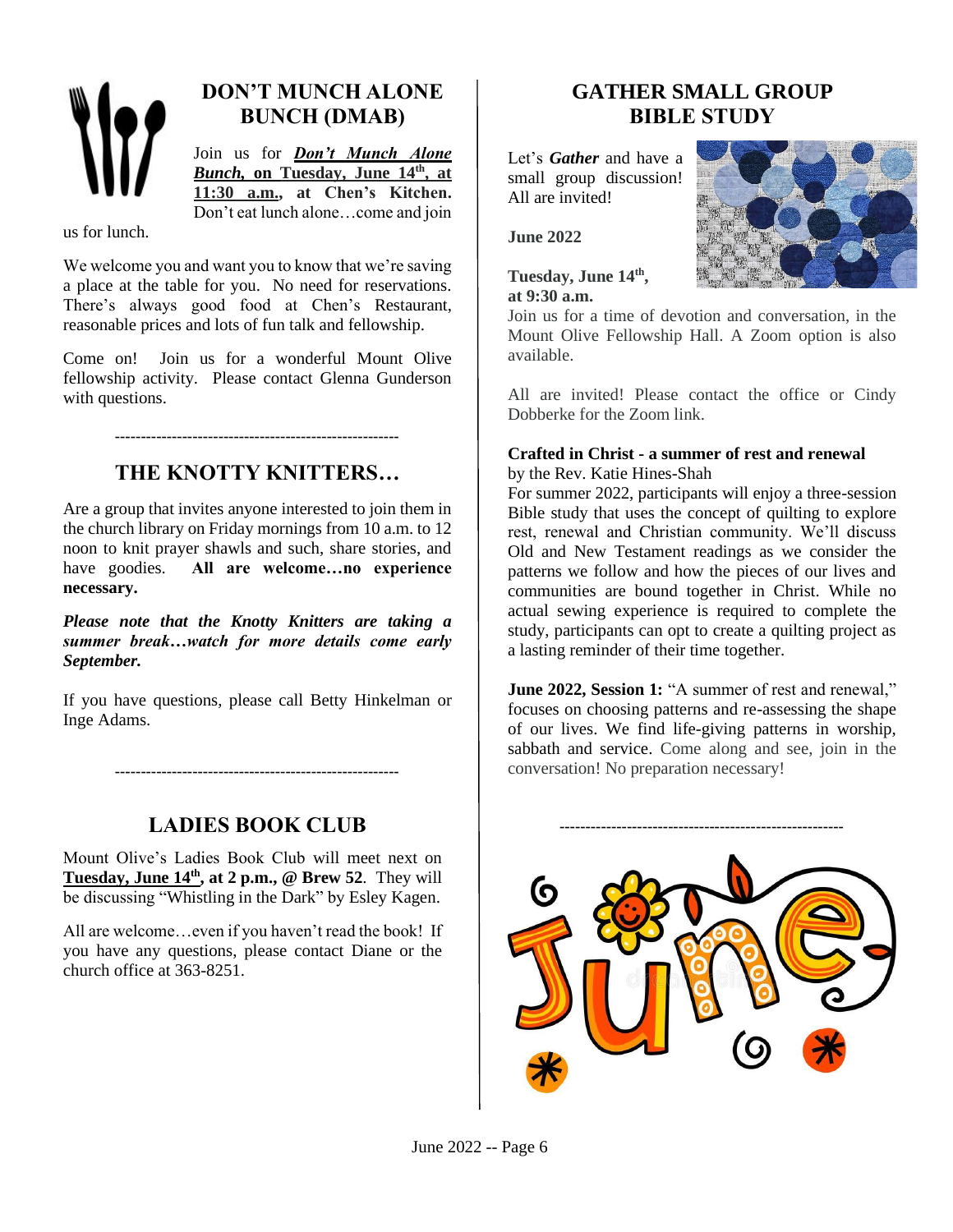## **IN SEARCH OF FELLOWSHIP HOUR PROVIDERS!**

Have you missed the fellowship time following worship? Would you be willing to prepare coffee (coffee supplies provided), bring some treats, juice, and clean up afterward? If so, please let the Mount Olive office know. If we have a large enough coffee fellowship team, we can begin scheduling now that the Omicron wave of COVID has subsided.

# **WORSHIP MINISTRY OPPORTUNTIES ABOUND AT MOUNT OLIVE!**

**-------------------------------------------------------**

Might you be interested in helping to lead worship as an AV operator, assisting minister, reader, usher, altar guild, or in other roles?

Please contact Cindy Dobberke or Debbie Wagner in the Mount Olive office for more information. Training provided!

# **OFFERING/DONATION UPDATE**

**-------------------------------------------------------**

You can share your financial gifts by:

- 1. Mailing your offering to the office: Mount Olive Lutheran Church 211 Main Street Mukwonago, WI 53149
- 2. Donating via our webpage: Make a one-time or recurring donation. Any recurring donation will require you to register if you don't already have a Simply Giving account. Contact Debbie in the office if you need any help with the webpage…262-363- 8251.

Thank you for your ongoing support to the ministries of Mount Olive.

> Dennis Martin Treasurer Finance and Stewardship Team

#### **MONTHLY FINANCIAL STATUS from the Bookkeeper**

|                             | April<br>2022 Actual | April<br><b>2022 Plan</b> |
|-----------------------------|----------------------|---------------------------|
| General Income              | \$128,036            | \$97,407                  |
| <b>General Expenses</b>     | (106, 903)           | (107, 189)                |
| Profit (Loss)               | 21,133               | (9, 782)                  |
|                             |                      |                           |
| <b>General Fund Balance</b> | 43,934               |                           |



## **ELCA World Hunger**

**The Hunger Jar appreciates the jingling of our change!** Starting fresh as of January 1, 2022, our donation amount has crept up a bit -- \$1,183.79.

If you are collecting your change at home for ELCA World Hunger during our time of online worship, please

consider sending in a check or bringing the funds into Mount Olive so that they can be deposited. We will send them out into the world as a witness to our faithfulness during this critical time.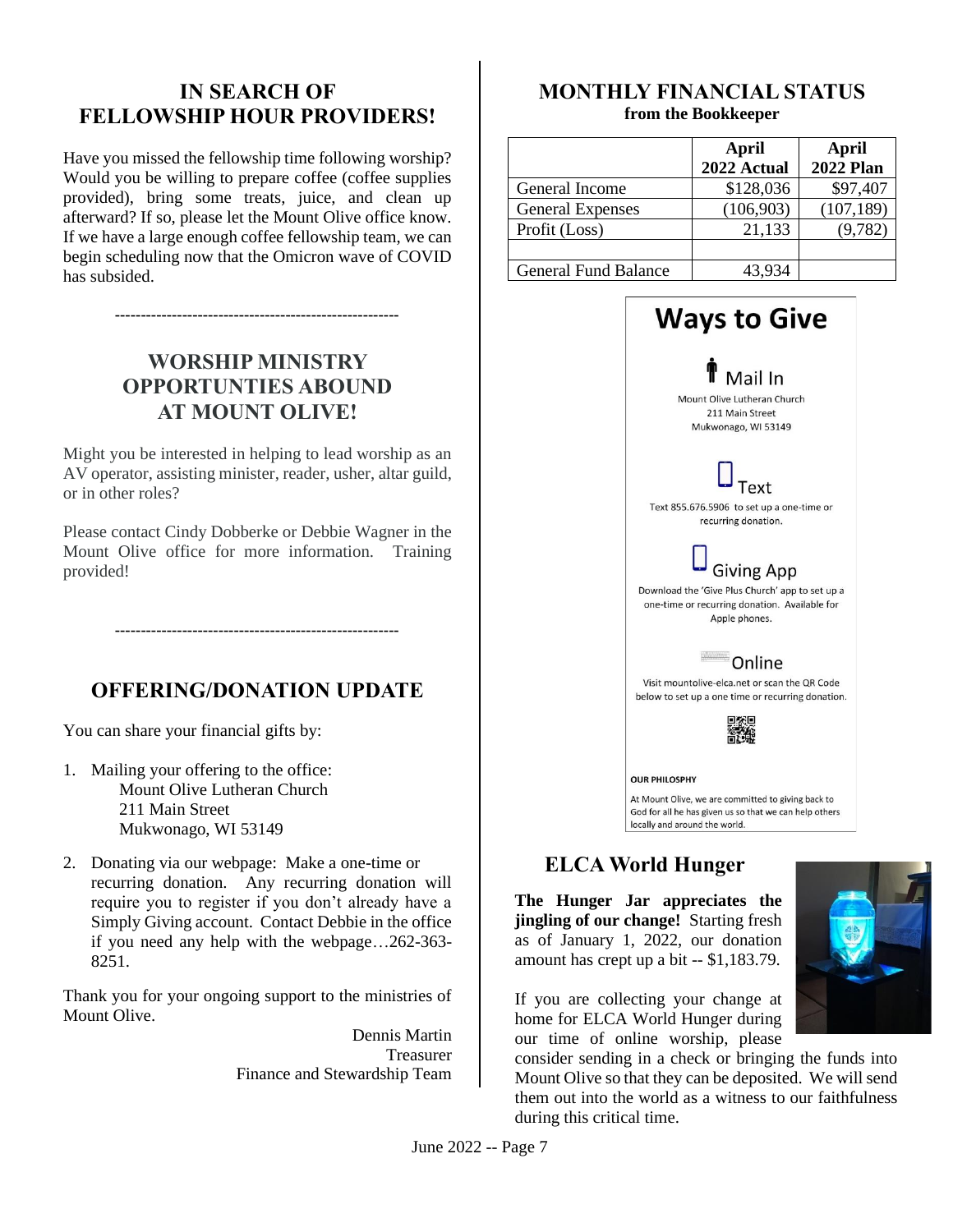# **VARIOUS TEAM/GROUP UPDATES**

| <b>Group Meeting</b>                  | <b>Time and Frequency</b>                        | <b>Contact person</b>             |  |
|---------------------------------------|--------------------------------------------------|-----------------------------------|--|
| <b>Wednesday Bible Study</b>          | 9 a.m. every Wednesday @ Mount                   | <b>Church Office</b>              |  |
|                                       | Olive & via Zoom                                 | mto@mountolive-elca.net           |  |
| <b>Knotty Knitters</b>                | 10 a.m. every Friday; not meeting in             | <b>Inge Adams</b>                 |  |
|                                       | the summer, June thru August; watch              | <b>Betty Hinkelman</b>            |  |
|                                       | for September dates                              |                                   |  |
| <b>Gather Bible Study: Meeting</b>    | 9:30 - 11 a.m. on second Tuesday of              | <b>Cindy Dobberke</b>             |  |
| in person & via Zoom                  | each month                                       | Cindy.dobberke@gmail.com          |  |
| <b>Sunday Morning Adult Bible</b>     | Sundays @ 9 a.m. -- starting again in            | <b>Laura Conry</b>                |  |
| <b>Study</b>                          | September                                        |                                   |  |
| <b>Wednesday Evening Bible</b>        | Wednesday evenings $@$ 6:30 p.m. $-$             | <b>Dwight Cruikshank</b>          |  |
| <b>Study</b>                          | concluded session at the end of                  |                                   |  |
|                                       | February; watch for future dates                 |                                   |  |
| Don't Munch Alone Bunch               | 11:30 a.m. on second Tuesday of each             | <b>Glenna and Bruce Gunderson</b> |  |
|                                       | month                                            |                                   |  |
| Lectio Divina: Meeting in             | 11 a.m. on Mondays – June $6^{th}$ & $20^{th}$ ; | <b>Betty Hinkelman</b>            |  |
| person & via Zoom                     | 11 a.m. on Fridays via Zoom -                    |                                   |  |
|                                       | June 3rd, 10th, 17th, & 24th                     |                                   |  |
| <b>Centering Prayer:</b> Meeting in   | 11 a.m. on Monday – June $13^{th}$ & $27^{th}$   | <b>Betty Hinkelman</b>            |  |
| person & via Zoom                     |                                                  |                                   |  |
| <b>Grief Support:</b> Meeting in      | Meeting time varies, please contact              | <b>Betty Hinkelman</b>            |  |
| person & via Zoom                     | Betty or see page 5                              |                                   |  |
| <b>Service Team</b>                   | Sharing info and ideas via email - next          | <b>Jean Cruikshank</b>            |  |
|                                       | meeting on Monday, June 6th, @                   |                                   |  |
|                                       | 6 p.m. at Mount Olive                            |                                   |  |
| <b>Food Pantry Donations - June</b>   | Donations can be made directly to                | <b>Church Office</b>              |  |
| <b>Needs: Dish &amp; Laundry Soap</b> | pantry as follows: <b>June 9th &amp; 23rd --</b> | mto@mountolive-elca.net           |  |
|                                       | 9:30-11:30 a.m.; contact Carole Hahl             |                                   |  |
|                                       | @ 262-662-3953                                   |                                   |  |
| <b>Aluminum Can Donations</b>         | Please continue to collect aluminum              | <b>Church Office</b>              |  |
|                                       | cans for our HS students to support              | mto@mountolive-elca.net           |  |
|                                       | their annual youth accompaniment                 |                                   |  |
|                                       | trips; your donations can be dropped             |                                   |  |
|                                       | off at a future date!                            |                                   |  |



# **ALUMINUM CAN RECYCLING at Mount Olive!!**

Yep, our High School students are still doing it! Want to help? Be sure to save your cans and drop off at the rear door at Mount Olive so that we can send the cans on their way to the recyclers. It's a great way to save the environment AND our help our High School students when they head off on their next big Accompaniment trip!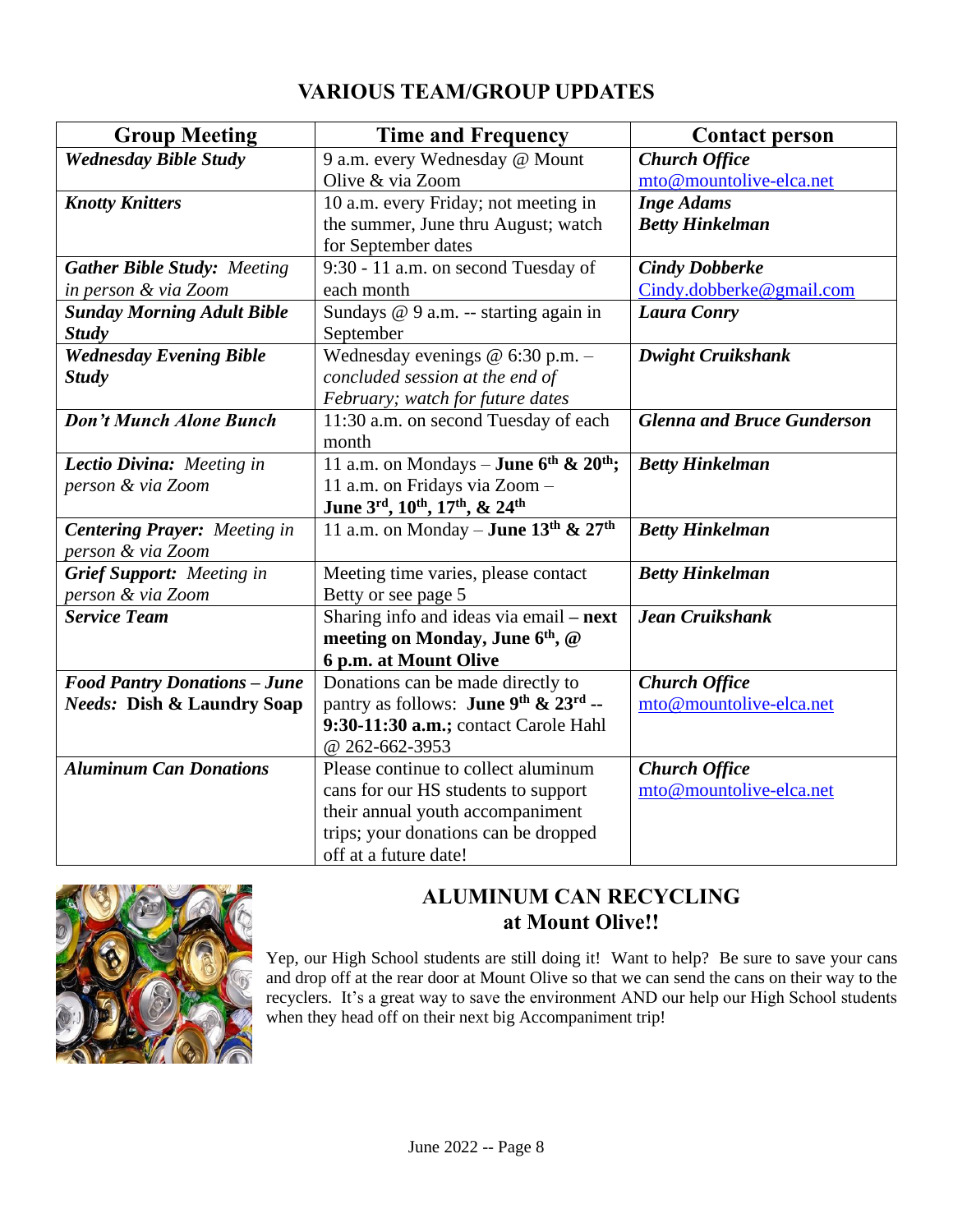## **PRAYING FOR MEMBERS at Mount Olive Lutheran Church**

First of all, then, I urge that supplications, prayers, intercessions, and thanksgivings be made for everyone. I Timothy 2:1

It seems to me that no one is so poor as an individual for whom not a single soul is praying, and has no one who takes him or her personally and persistently to God in prayer. O. Hallesby, Prayer

"Praying for Every Member" is sponsored by Prayer Ministry. By using this monthly newsletter insert, we will pray unceasingly for each other.

- 6/1 Alethea & Steve Sment
- 6/2 Trent, Lisa, Amy, & Trevor Smith
- 6/3 Dale & Charlene Spencer
- 6/4 Tim, Karen, Benjamin, & Thomas Sperstad
- 6/5 Kim, Jaramey, Emily, & Joshua Stobbe
- 6/6 Deborah & Richard Struck
- 6/7 Mary Sugden
- 6/8 Sandi Summerfield
- 6/9 Stephanie, Larry, Sydney, & Kamryn Swenor
- 6/10 Duane & Sue Thornton
- 6/11 Kevin Thornton
- 6/12 Michael & Laura Zaddack, Kalin & Dylan Troka
- 6/13 Tim & Pat Vandehey
- 6/14 Terrence & Kay Vietzke
- 6/15 Allen Vollmer
- 6/16 Nichole Wagner, Callie, Melissa, & Ashley Peterson
- 6/17 Nancy Ward
- 6/18 Sheri, Jamie, & Jenna Watkins
- 6/19 Rick, Robin, Blair, & Casey Webber
- 6/20 Sara & Alexa Westerdale, Alayna Kalvin-Salmela
- 6/21 Jane Whiteaker
- 6/22 Shannon, Robert, Nathaniel, Anthony, Ciara, & Arkadia Wilcher
- 6/23 Mary Winchowky
- 6/24 Brian, Carey, & Benjamin Wisotzke
- 6/25 Matthew, Becky, Logan, & Haley Woessner
- 6/26 Russell Wright
- 6/27 Phyllis & Emily Zaddack
- 6/28 Karin Zoril
- 6/29 Inge Adams
- 6/30 Adam, Kiana, Brooke, & Bailey Adcock

## JUNE BIRTHDAYS…

| James Cruikshank        | 6/1 |
|-------------------------|-----|
| Katie Lynch             | 6/1 |
| <b>Tracey Pritchard</b> | 6/1 |
| Rilyn Schneeweis        | 6/1 |

| <i>'IRT</i> HDA'  |
|-------------------|
|                   |
| <b>UIVERSARIE</b> |
|                   |

|   | - 55-                   |      |
|---|-------------------------|------|
| J | Elizabeth Krickhahn     | 6/3  |
| ï | Jerry Manke             | 6/3  |
|   | Hannah Carey            | 6/4  |
|   | Hailey Lindbloom        | 6/4  |
|   | Jessica Cotturone       | 6/5  |
|   | Donna Silkworth         | 6/5  |
|   | Tim Vandehey            | 6/6  |
|   | <b>Steven Lang</b>      | 6/7  |
|   | Lilah Ciesinski         | 6/9  |
|   | <b>Brooke Adcock</b>    | 6/11 |
|   | <b>Elizabeth Graser</b> | 6/12 |
|   | Joshua Stobbe           | 6/12 |
|   | <b>Brian Dobberke</b>   | 6/13 |
|   | <b>Ruth Lang</b>        | 6/13 |
|   | <b>Matthew Anderson</b> | 6/14 |
|   | <b>Larry Swenor</b>     | 6/14 |
|   | <b>Jaramey Stobbe</b>   | 6/15 |
|   | <b>Bailey Adcock</b>    | 6/17 |
|   | <b>Emily Zaddack</b>    | 6/17 |
|   | Alyssa Corey            | 6/18 |
|   | Andrea Kokott           | 6/18 |
|   | Justin Polka            | 6/19 |
|   | <b>Bonnie Dragert</b>   | 6/21 |
|   | Linda Hafemeister       | 6/23 |
|   | Miguel Ocampo           | 6/23 |
|   | Natalie Mack            | 6/25 |
|   | LaVerne Schaffner       | 6/25 |
|   | <b>Tim Sperstad</b>     | 6/25 |
|   | Nicholas Ciesinski      | 6/26 |
|   | Mike Czarnecki          | 6/26 |
|   | Benjamin Hunkel         | 6/26 |
|   | Gemma Johnson           | 6/26 |
|   | <b>Connor Kokott</b>    | 6/26 |
|   | <b>Glenn</b> Case       | 6/27 |
|   | Shawn Fitzgerald        | 6/29 |
|   | Nichole Wagner          | 6/29 |
|   |                         |      |

Robert Brueggeman 6/3

### JUNE ANNIVERSARIES…

| Stephanie & Larry Swenor  | 6/5  |
|---------------------------|------|
| Tim & Pat Vandehey        | 6/6  |
| Matthew & Phuong Anderson | 6/7  |
| Patrick & Nicole Ertl     | 6/7  |
| Bill & Kathy Graser       | 6/7  |
| Shannon & Robert Wilcher  | 6/7  |
| David & Carolyn Nahrwold  | 6/14 |
| Dennis & Susan Leffelman  | 6/17 |
| Brian & Nicole Sanderson  | 6/18 |
| Kristen & Michael Horning | 6/21 |
| Bill & Lorri Carpenter    | 6/23 |
| Lee & Amy Libecki         | 6/24 |
| Larry & Patti Redlin      | 6/24 |
| Mark & Kari Grossklaus    | 6/28 |
| Marc & Becky Roehl        | 6/28 |
| Charles & Angie Mathe     | 6/30 |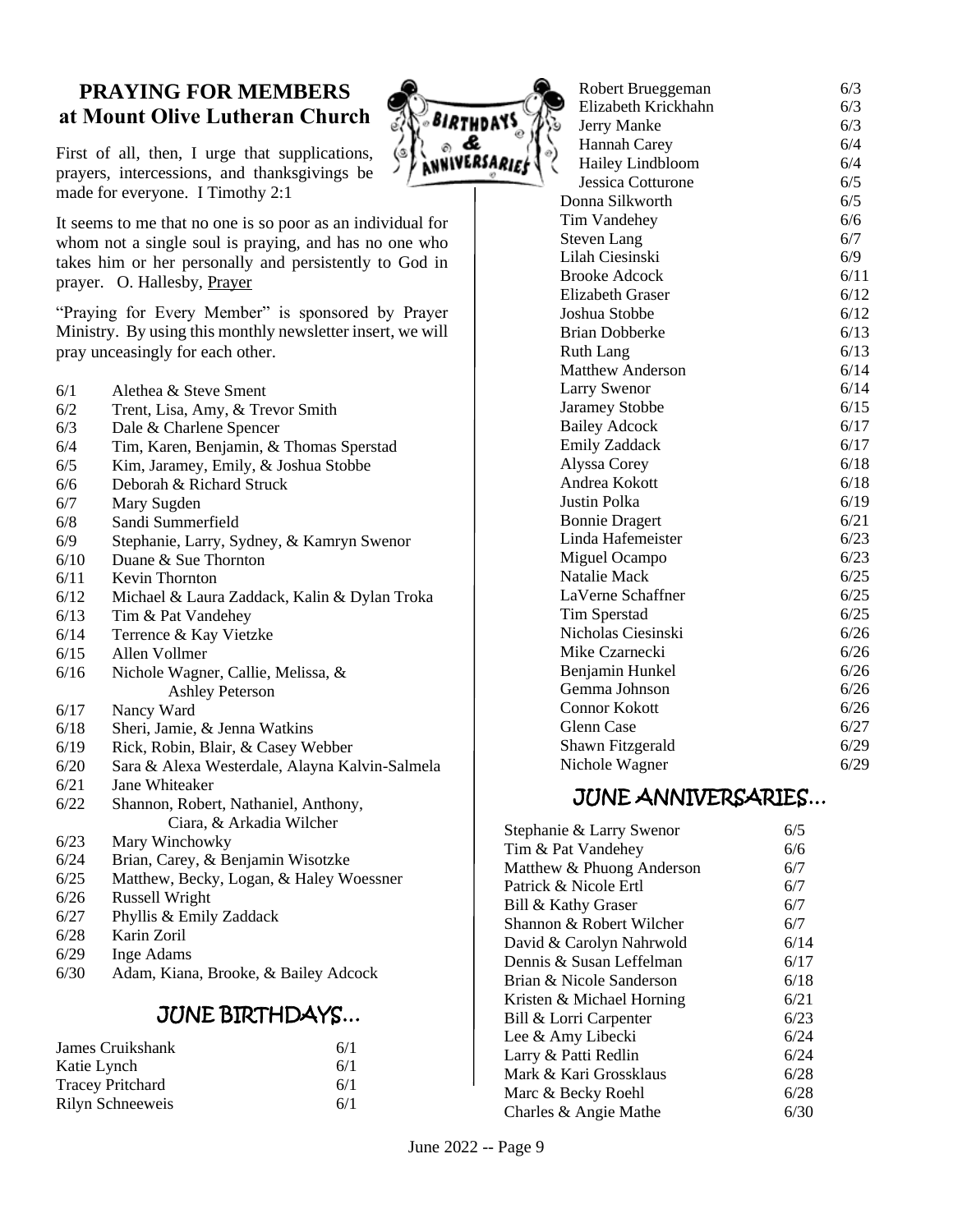| <b>COUNCIL CORNER</b>                              |                     |                          |  |  |
|----------------------------------------------------|---------------------|--------------------------|--|--|
| <b>Council Member</b>                              | <b>Phone Number</b> | <b>Email Address</b>     |  |  |
| <b>President Cindy Dobberke</b>                    | 262-719-5711        | cindy.dobberke@gmail.com |  |  |
| <b>Vice President Debi Struck</b>                  |                     |                          |  |  |
| <b>Secretary Linda Burie</b>                       |                     |                          |  |  |
| <b>Treasurer Dennis Martin/Finance/Stewardship</b> |                     |                          |  |  |
|                                                    |                     |                          |  |  |
| <b>Inge Adams</b>                                  |                     |                          |  |  |
| <b>Matt Fick</b>                                   |                     |                          |  |  |
| <b>Cheryl Shanovich</b>                            |                     |                          |  |  |
| <b>Duane Thornton</b>                              |                     |                          |  |  |
| <b>Mike Zaddack</b>                                |                     |                          |  |  |
|                                                    |                     |                          |  |  |
|                                                    |                     |                          |  |  |

**Adopted Council minutes are posted on the Council bulletin board for your review. Please feel free to contact any Council member listed above with any new ideas or caring concerns regarding Mount Olive.** 

**Please remember all our Council Members in your prayers.**

| <b>GET CONNECTED</b>                    |                                           |              |                                  |  |
|-----------------------------------------|-------------------------------------------|--------------|----------------------------------|--|
| <b>ACTS Team</b>                        | <b>Betty Arntson</b><br><b>Marc Roehl</b> |              |                                  |  |
| <b>Administrative Assistant</b>         | <b>Debbie Wagner</b>                      | 262-363-8251 | mto@mountolive-elca.net          |  |
| <b>Adult Forum (Sunday mornings)</b>    | <b>Laura Conry</b>                        |              |                                  |  |
| <b>Altar Guild</b>                      | <b>Eva Schindhelm</b>                     |              |                                  |  |
| <b>AMMPARO</b>                          | <b>Karen Sperstad</b>                     |              |                                  |  |
| <b>Gather Bible Study (monthly)</b>     | <b>Cindy Dobberke</b>                     | 262-719-5711 | cindy.dobberke@gmail.com         |  |
| <b>Bookkeeper</b>                       | Doug Bue                                  |              | finances@mountolive-elca.net     |  |
| <b>Coffee Fellowship</b>                | <b>Debbie Wagner</b>                      | 262-363-8251 | mto@mountolive-elca.net          |  |
| <b>AoB</b> Coordinator                  | <b>Cindy Dobberke</b>                     | 262-719-5711 | cindy.dobberke@gmail.com         |  |
| <b>Custodial</b>                        | <b>Debbie Wagner</b>                      | 262-363-8251 | mto@mountolive-elca.net          |  |
| Don't Munch Alone Bunch (DMAB)          | <b>Glenna Gunderson</b>                   |              |                                  |  |
| <b>Financial Secretary</b>              | <b>Debbie Wagner</b>                      | 262-363-8251 | mto@mountolive-elca.net          |  |
| <b>Grief Support Group</b>              | <b>Betty Hinkelman</b>                    |              |                                  |  |
| <b>Health &amp; Wellness</b>            | <b>Pat Vandehey</b>                       |              |                                  |  |
| <b>Knotty Knitters</b>                  | <b>Betty Hinkelman</b>                    |              |                                  |  |
|                                         | <b>Inge Adams</b>                         |              |                                  |  |
| <b>Ladies Book Club</b>                 | <b>Diane Dickey</b>                       |              |                                  |  |
| <b>Loaves &amp; Fishes</b>              | <b>Cindy Dobberke</b>                     | 262-719-5711 | cindy.dobberke@gmail.com         |  |
| <b>Memorials</b>                        | <b>Angela Porter</b>                      |              |                                  |  |
| Mt. Menu Coffee                         | <b>Debbie Wagner</b>                      | 262-363-8251 | mto@mountolive-elca.net          |  |
| <b>Praise Team Director</b>             | <b>Deanna Kulow</b>                       |              | deanna.kulow@mountolive-elca.net |  |
| <b>Prayer Chain</b>                     | <b>Betty Hinkelman</b>                    |              |                                  |  |
| <b>Service</b>                          | <b>Jean Cruikshank</b>                    |              |                                  |  |
| <b>Sunday School Coordinator</b>        | <b>Cindy Dobberke</b>                     | 262-719-5711 | cindy.dobberke@gmail.com         |  |
| <b>Thrivent Financial for Lutherans</b> | <b>Cindy Dobberke</b>                     | 262-719-5711 | cindy.dobberke@gmail.com         |  |
| <b>Congregational Advocate</b>          |                                           |              |                                  |  |
| <b>Wednesday Night Bible Study</b>      | <b>Dwight Cruikshank</b>                  |              |                                  |  |

### **THIS WEEK AT MTO**

**Did you know that a weekly email is sent out each Wednesday entitled "This Week at MTO."** Each weekly email contains the following types of info: special messages, Mount Olive's calendar for the coming week, and any other events that are happening at Mount Olive over the next week or so. If you are not currently receiving this email, please let the church office know your email address, and we will add you to the circulation list. Or sign up on our website at[: www.mountolive-elca.net.](http://www.mountolive-elca.net/) Don't miss out!

**PLEASE LET US KNOW...**If you, a family member, or a friend would like to have a visit from the pastor, please notify the church office or Cindy Dobberke. We rely on you to keep us informed so that our ministry with you can continue: 262.363.8251 or [mto@mountolive-elca.net.](mailto:mto@mountolive-elca.net)